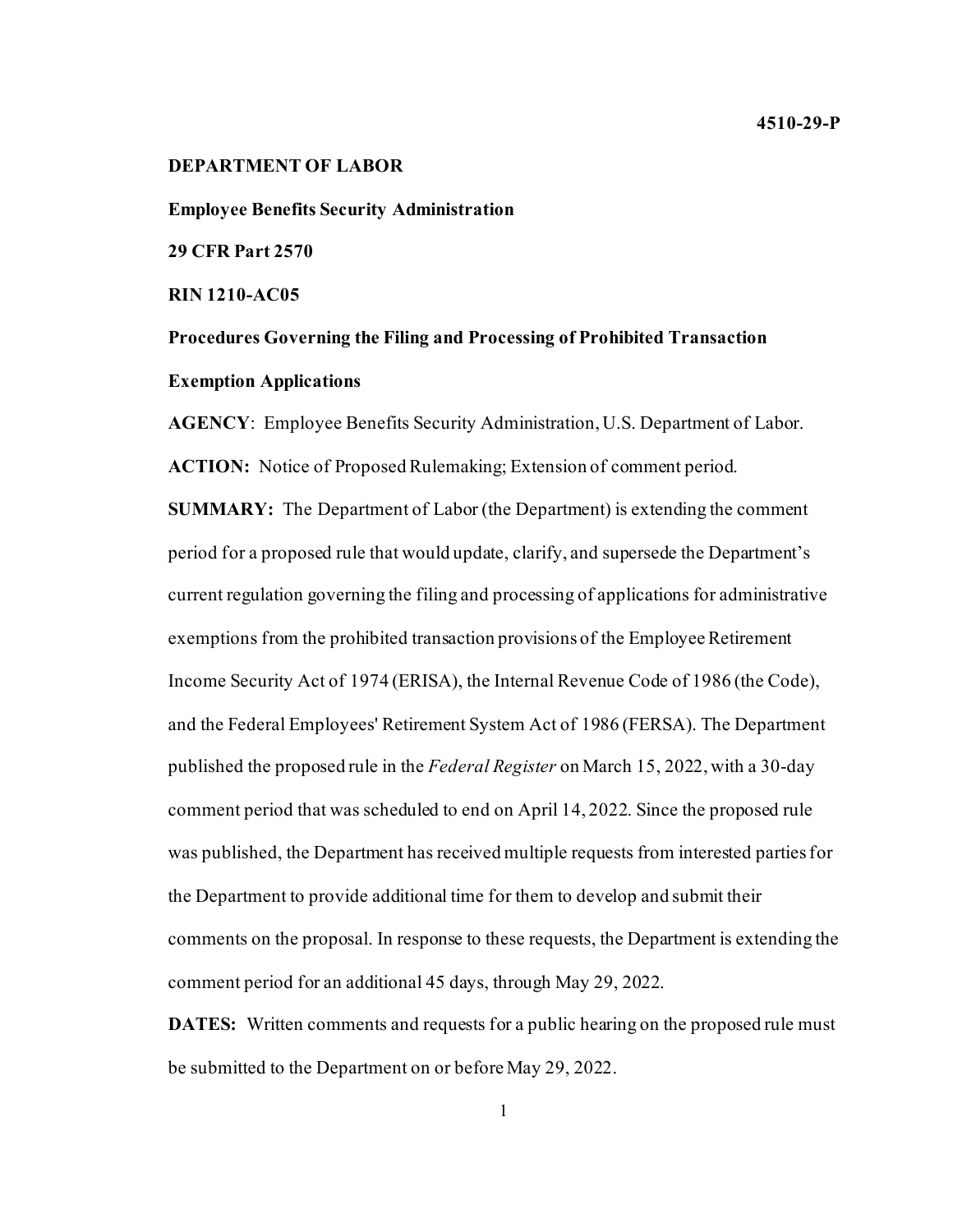**ADDRESSES:** All written comments and requests for a hearing concerning the proposed rule should be sent to the Office of Exemption Determinations through the Federal eRulemaking Portal and identified by RIN 1210-AC05.

*Federal eRulemaking Portal*: www.regulations.gov at Docket ID number: EBSA-2022- 0003.

See **SUPPLEMENTARY INFORMATION** below for additional information regarding comments.

**FOR FURTHER INFORMATION CONTACT:** Brian Shiker, telephone: (202) 693- 8552, email[: shiker.brian@dol.gov,](mailto:shiker.brian@dol.gov) Office of Exemption Determinations, Employee Benefits Security Administration, U.S. Department of Labor (this is not a toll-free number).

*Customer Service Information*: Individuals interested in obtaining information from the Department concerning ERISA and employee benefit plans may call the Employee Benefits Security Administration's Toll-Free Hotline, at 1–866–444–EBSA (3272) or visit the Department's website (www.dol.gov/ebsa).

## **SUPPLEMENTARY INFORMATION:**

## *Comment Instructions*

All comments and requests for a hearing must be received by the end of the comment period. Requests for a hearing must state the issues to be addressed and include a general description of the evidence to be presented at the hearing. Persons are encouraged to submit all comments electronically and not to follow such submission with paper copies. The comments and hearing requests will be available for public inspection in the Public Disclosure Room of the Employee Benefits Security Administration, U.S. Department of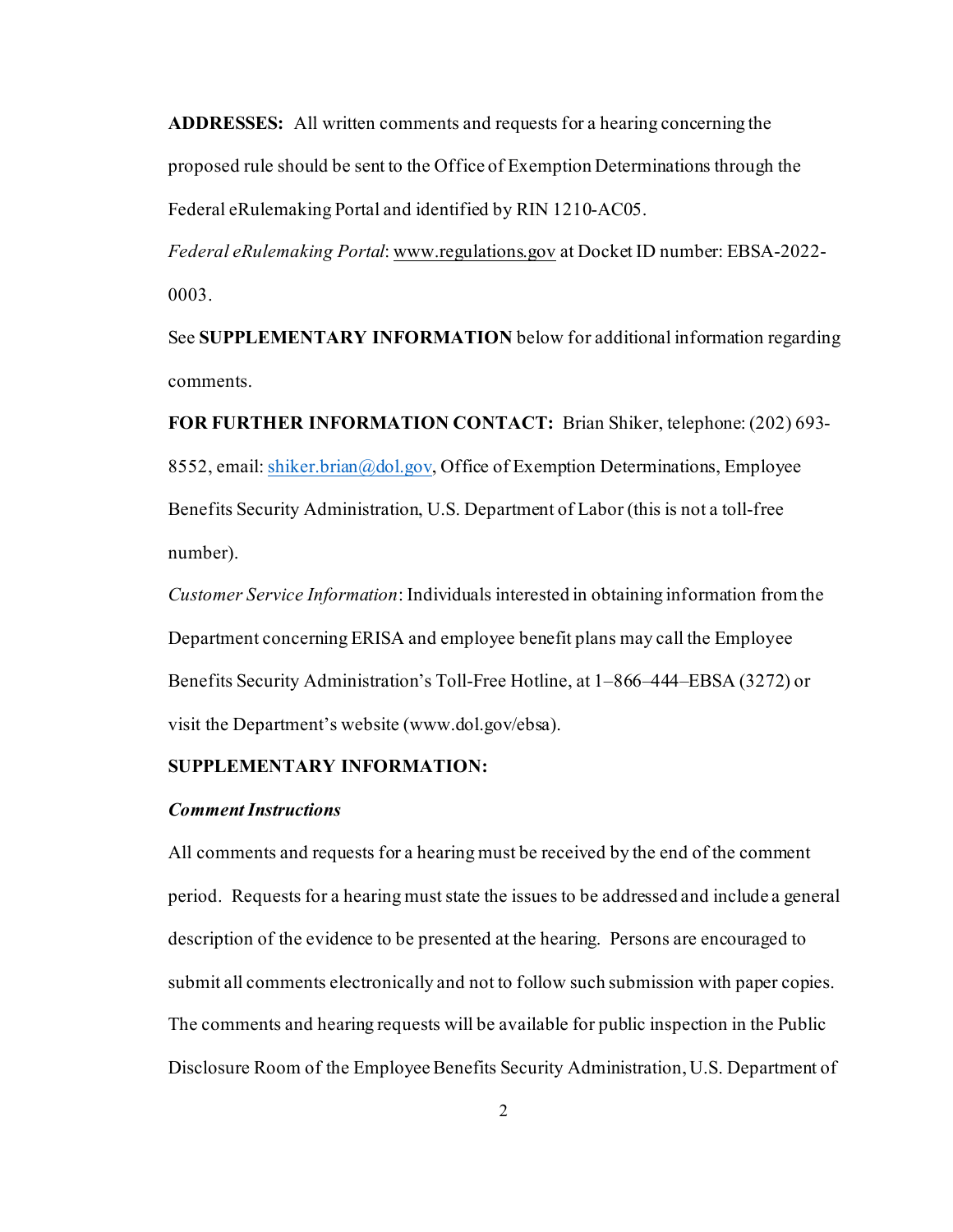Labor, Room N-1513, 200 Constitution Avenue, NW, Washington, DC 20210; however, the Public Disclosure Room may be closed for all or a portion of the comment period due to circumstances surrounding the COVID-19 pandemic caused by the novel coronavirus. Comments and hearing requests will also be available to the public, without charge, online at www.regulations.gov, at Docket ID number: EBSA-2022-0003 and www.dol.gov/ebsa.

*Warning*: All comments received will be included in the public record without change and will be made available online at www.regulations.gov, including any personal information provided, unless the comment includes information claimed to be confidential or other information whose disclosure is restricted by statute. If you submit a comment, the Employee Benefits Security Administration (EBSA) recommends that you include your name and other contact information, but DO NOT submit information that you consider to be confidential, or otherwise protected (such as Social Security number or an unlisted phone number), or confidential business information that you do not want publicly disclosed. However, if EBSA cannot read your comment due to technical difficulties and cannot contact you for clarification, EBSA might not be able to consider your comment. Additionally, the www.regulations.gov website is an "anonymous access" system, which means EBSA will not know your identity or contact information unless you provide it. If you send an email directly to EBSA without going through www.regulations.gov, your email address will be automatically captured and included as part of the comment that is placed in the public record and made available on the Internet.

3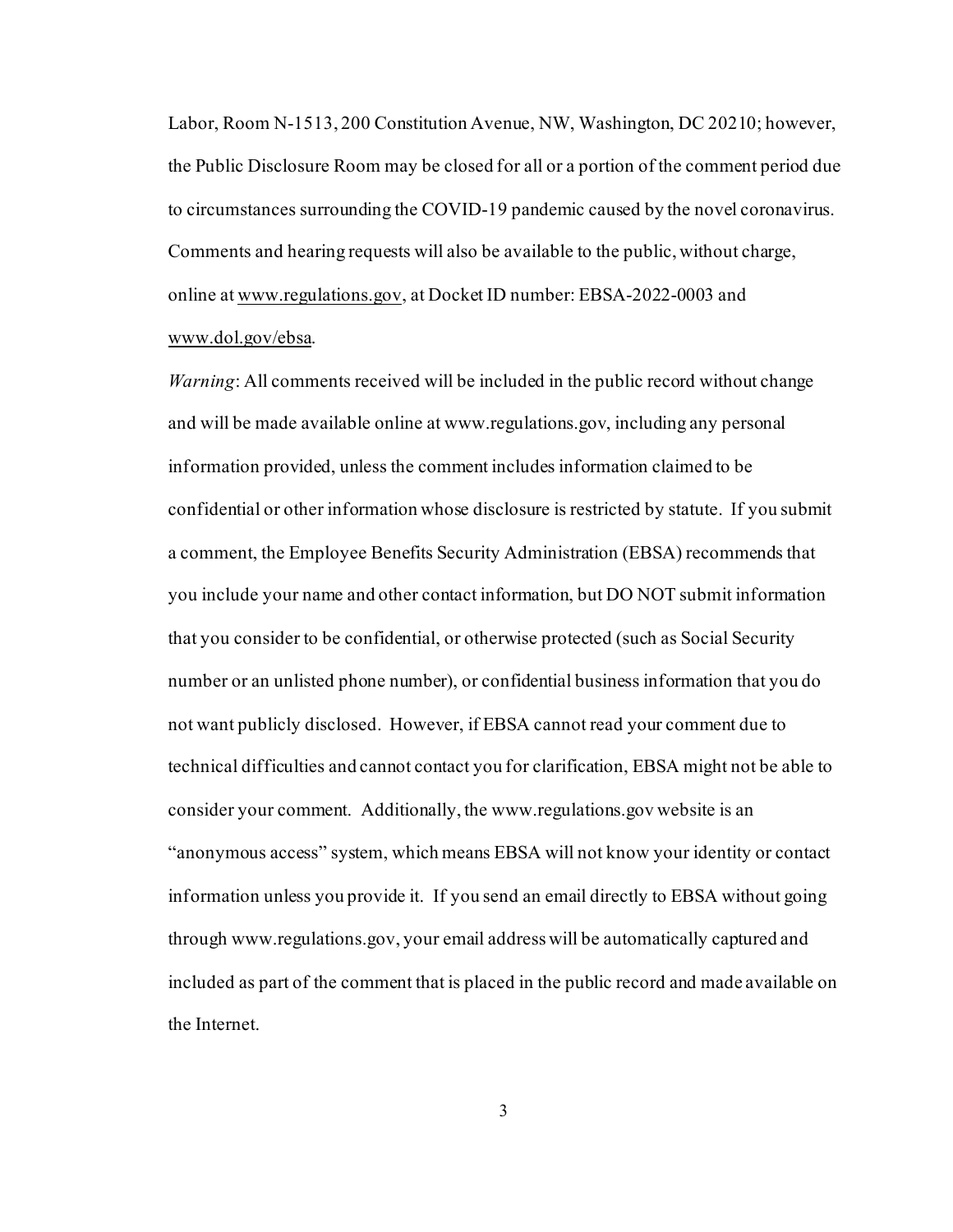## *BACKGROUND*

The Secretary of Labor is authorized to grant administrative exemptions from the prohibited transaction provisions of ERISA, the Code, and FERSA and to establish an exemption procedure to grant such exemptions. The Department's exemption procedure regulation was first published in 1990 and most recently updated in 2011.[1](#page-3-0)

On March 15, 2022, the Department published a notice of proposed rulemaking in the *Federal Register* entitled: Procedures Governing the Filing and Processing of Prohibited Transaction Exemption Applications (the Proposed Rule).<sup>2</sup> The Proposed Rule would update, clarify, and supersede the Department's existing regulation governing the filing and processing of applications for administrative exemptions from the prohibited transaction provisions of ERISA, the Code, and FERSA.

The Proposed Rule contains a 30-day comment period, which was scheduled to expire on April 14, 2022. Since the publication of the Proposed Rule, the Department has received multiple letters from interested persons expressing concern that the proposal's 30-day comment period did not provide them with sufficient time to develop and submit their comments regarding the proposed substantive changes to the current exemption procedure regulation and requesting the Department to extend the comment period by at least 30 days.

After carefully considering the extension requests, the Department has decided that it is appropriate to extend the comment period in the context of this proposed

<span id="page-3-1"></span><span id="page-3-0"></span><sup>1</sup> 29 CFR Part 2570.30 through 2570.52(55 FR 32847 (Aug. 10, 1990) and 76 FR 6637 (Oct. 27, 2011)). <sup>2</sup> 87 FR 14722.